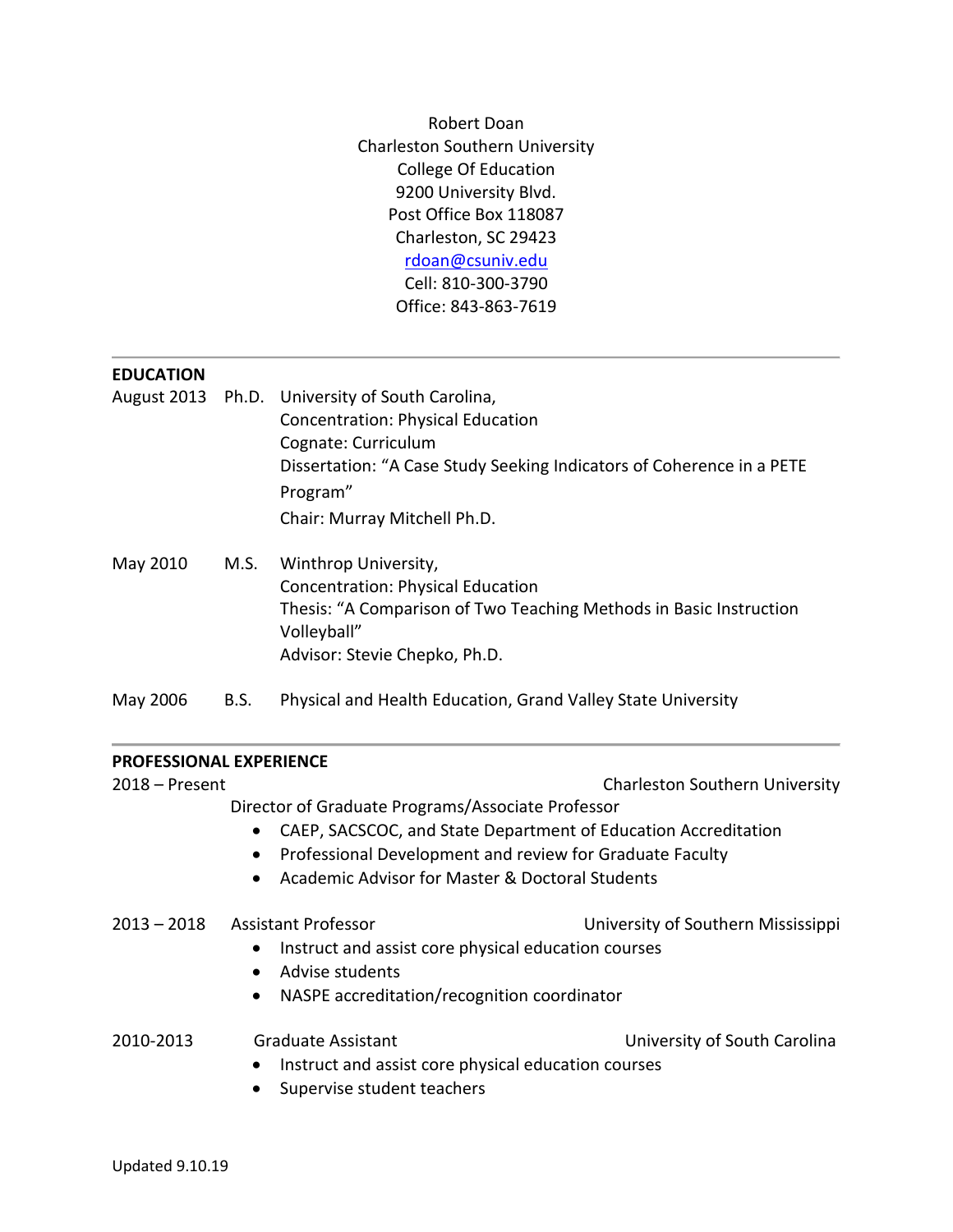| 2008-2010    | <b>Graduate Assistant</b><br>Provide support to faculty members                                                                                                                                                                                   | <b>Winthrop University</b>                                                                                                                    |
|--------------|---------------------------------------------------------------------------------------------------------------------------------------------------------------------------------------------------------------------------------------------------|-----------------------------------------------------------------------------------------------------------------------------------------------|
|              | Plan and conduct lectures<br>$\bullet$                                                                                                                                                                                                            |                                                                                                                                               |
|              | $\bullet$                                                                                                                                                                                                                                         | Supervise pre-service teachers at Macfeat laboratory school                                                                                   |
| 2007-2008    | South Carolina<br>Provide maximum amount of activity in allotted time<br>٠<br>Teach fundamental movement skills<br>$\bullet$<br>Motivate children to be physically active<br>Develop lesson plans for physical education classes K-5<br>$\bullet$ | Physical Education Teacher Aiken Elementary/Chukker Creek Elementary<br>Measure improvements and assess students according to PE standards in |
| 2006-2008    | Substitute teacher (K-12)<br>Improve ability to adhere to lesson plans<br>Gain experience in supervising diverse students<br>$\bullet$<br>Implement multiple behavior management strategies                                                       | <b>Ottawa County School District</b>                                                                                                          |
| 2006-2007    | Afterschool leader<br>Aid in students homework<br>$\bullet$<br>Plan and teach life skills opportunities<br>$\bullet$                                                                                                                              | Rogers Lane Elementary<br>Develop and implement physical activity opportunities for students                                                  |
| 2002-present | <b>Sports Official</b><br>High School and College Baseball Umpire<br>٠<br>High School and College Volleyball Official<br>High School assigner and trainer                                                                                         |                                                                                                                                               |

2

# **Teaching Assistant Experience**

PHED 234 Teaching Invasion and Target Games 2 PHED 248 Teaching Net/Wall and Striking/Fielding Games PHED 150 Skill Themes, Concepts & National Standards PHED 112 Movement Concepts PEDU 340/360 Instructional Aspects of Physical Education and Practicum PEDU 341/361 Instruction in Elementary School Physical Education and Practicum PEDU 440/462 Instruction in Secondary School Physical Education and Practicum EDRM 724 Design and Analyze Educational Surveys

# **Supervision**

Supervision of practicum and student teachers (2008-2013)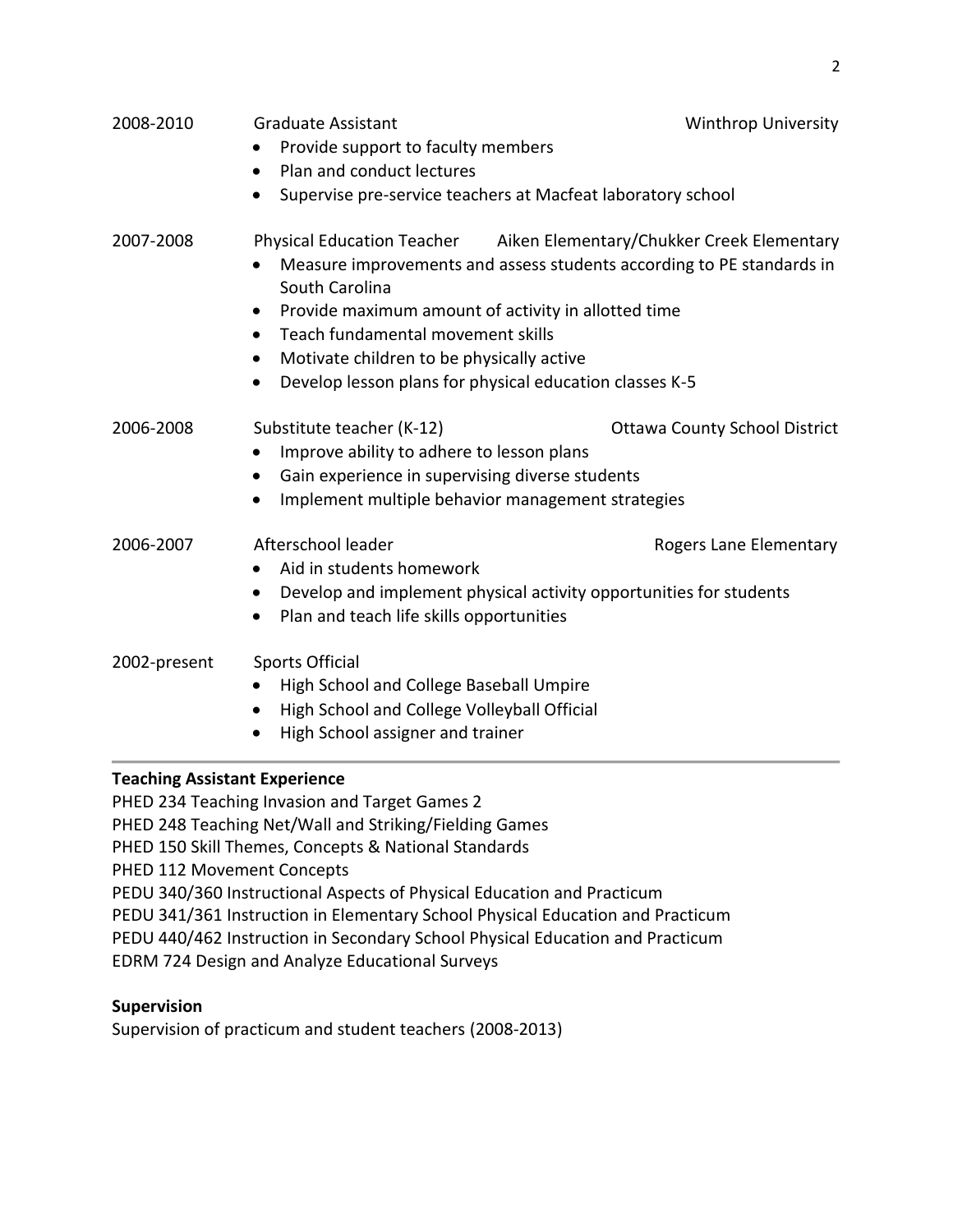## **Teaching Experience - Undergraduate**

PHED 221 Swimming PHED 233 Badminton PHED 254 Volleyball PHED 203 Developmental Movement for Young Children PHED 261 Movement Activities for Teachers of Children Ages 6-12 PEDU 575 Physical Education for Classroom Teachers PEDU 440/462 Instruction in Secondary School Physical Education and Practicum HPR 147/148 Developmental Skills HPR 210 Practicum HPR 220 Intro to Human Performance HPR 303 Measurement and evaluation in Physical Education HPR 314 Instructional Techniques in Team Sports HPR 326 Instructional techniques in Individual and Dual Sports HPR 401 Adapted Physical Education HPR 404 Motor Development EDRM 423 Intro to Classroom Assessment EDUC 100 Freshman Seminar KIN 318 Foundation of Teaching Physical Education KIN 431 Techniques of Officiating Sports

# **Teaching Experience – Graduate**

EDUC 601 Principles of Educational Research (Online) EDUC 700 Doctoral Seminar

EDUC 608 Foundations, Issues, & Trends in Education (Online)

EDRM 723 Classroom Assessment (Online)

EDRM 801 Principles and Applications of Educational Research (Online)

KIN 625 Curriculum Program Design (Online)

KIN 751 Historical and Social Foundations of Kinesiology

KIN 680 Research Methods I (Online)

KIN 681 Research Methods II (Online)

- KIN 780 Analysis of Instructional Behavior in Kinesiology
- KIN 840 Kinesiological Readings

| <b>Honors</b> |                                                                   |
|---------------|-------------------------------------------------------------------|
| 2017          | <b>Presidential Citation MAHPERD</b>                              |
| 2016          | Pride in Teaching award - MAHPERD                                 |
| 2009          | Mary Roland Griffin Graduate Award in Physical Education          |
| 2009          | President of PHI EPSILON KAPPA                                    |
| 1998          | Boy Scout - Eagle Scout, Governors Honor Guard at Mackinaw Island |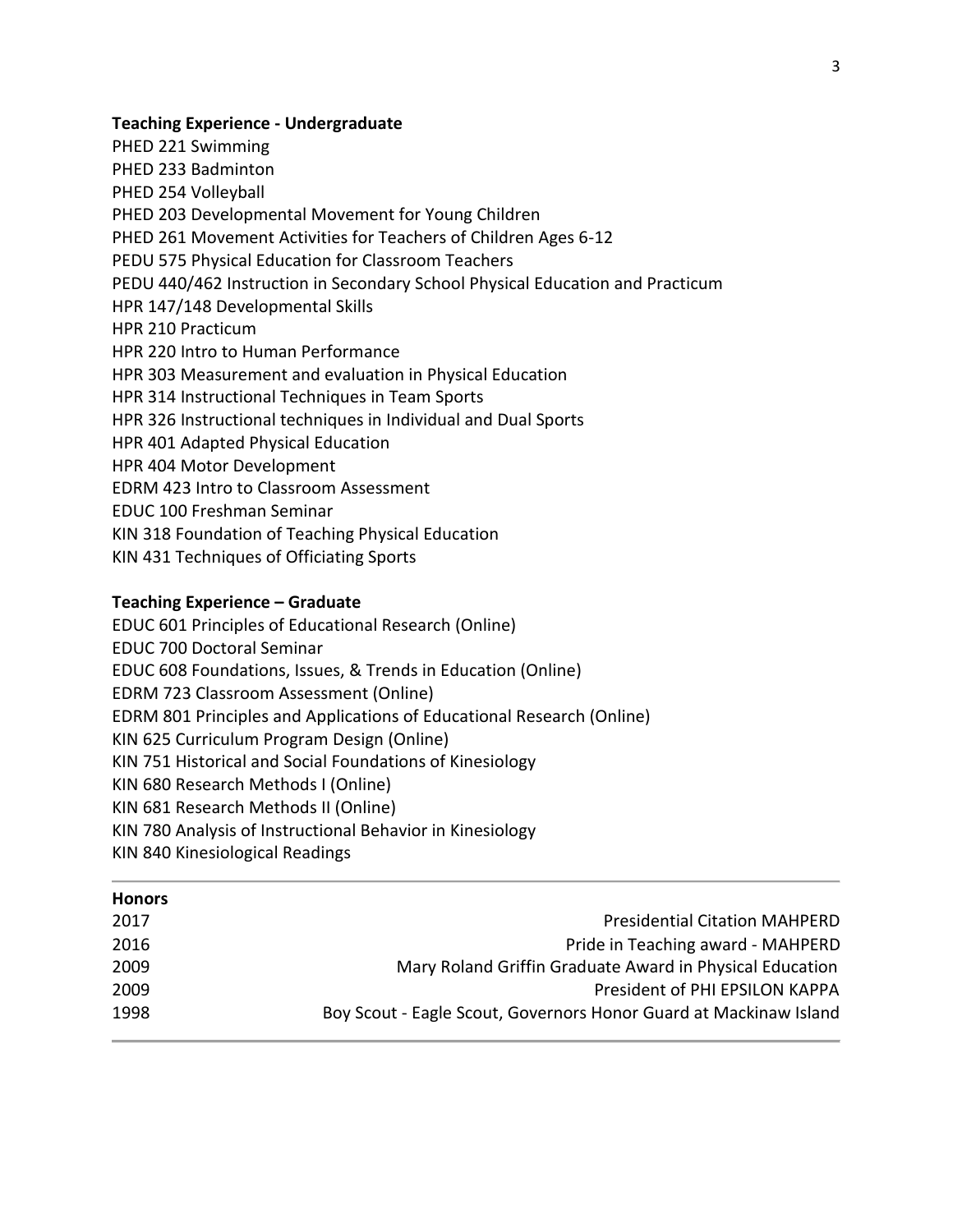### **Research Interest**

Sports officials (Recruitment, Training, & Retaining) Physical Education Teacher Education Curriculum Assessment Motor Learning principles applied to physical education

# **GRANT SUPPORT**

- **2016 \$1,000** Strengthening MAHPERD and empowering professional/future professionals through educational, social, and networking opportunities. Southern District Advocacy Grant. (*EXTERNAL*) Principal Investigator. **Funded**.
- **2016 \$1,500** Difference with in-game thought processes of Expert and Novice Volleyball Referees. National Association of Sports Officials. (*EXTERNAL*) Principal Investigator. **Funded**.
- **2015 \$500** Who are College Baseball Umpires? National Association of Sports Officials. (*EXTERNAL*) Principal Investigator. **Funded**.

### **Books**

**Doan, R**. & MacDonald, L. (Release Spring 2020). *Planning assessments for physical education: Meeting the national standards & grade-level outcomes.* Champaign, IL: Human Kinetics.

Chepko, S., Holt-Hale, S., **Doan, R.,** & MacDonald, L. (2018). *PE Metrics*. Champaign, IL: Human Kinetics.

MacDonald, L., **Doan, R**., & Chepko, S. (Eds.). (2017). *Planning lessons for high school physical education: Meeting the national standards and grade-level outcomes*. Champaign, IL: Human Kinetics.

**Doan, R**., MacDonald, L., & Chepko, S. (Eds.). (2017). *Planning lessons for middle school physical education: Meeting the national standards and grade-level outcomes*. Champaign, IL: Human Kinetics.

# **Refereed Publications**

Perreault, M., Brown, C., **Doan, R.**, & Dolbow, D. (2018). Effect of mental and physical practice on clinical skill learning in kinesiology. *The Internet Journal of Allied Health Sciences and Practice*, 17, 1-8.

**Doan, R.,** & Smith, A. (2018). Extra innings: Understanding personal goals of college baseball umpires and their attitudes on professional development. *Applied Research in Coaching and Athletics Annual, 33,* 13-37.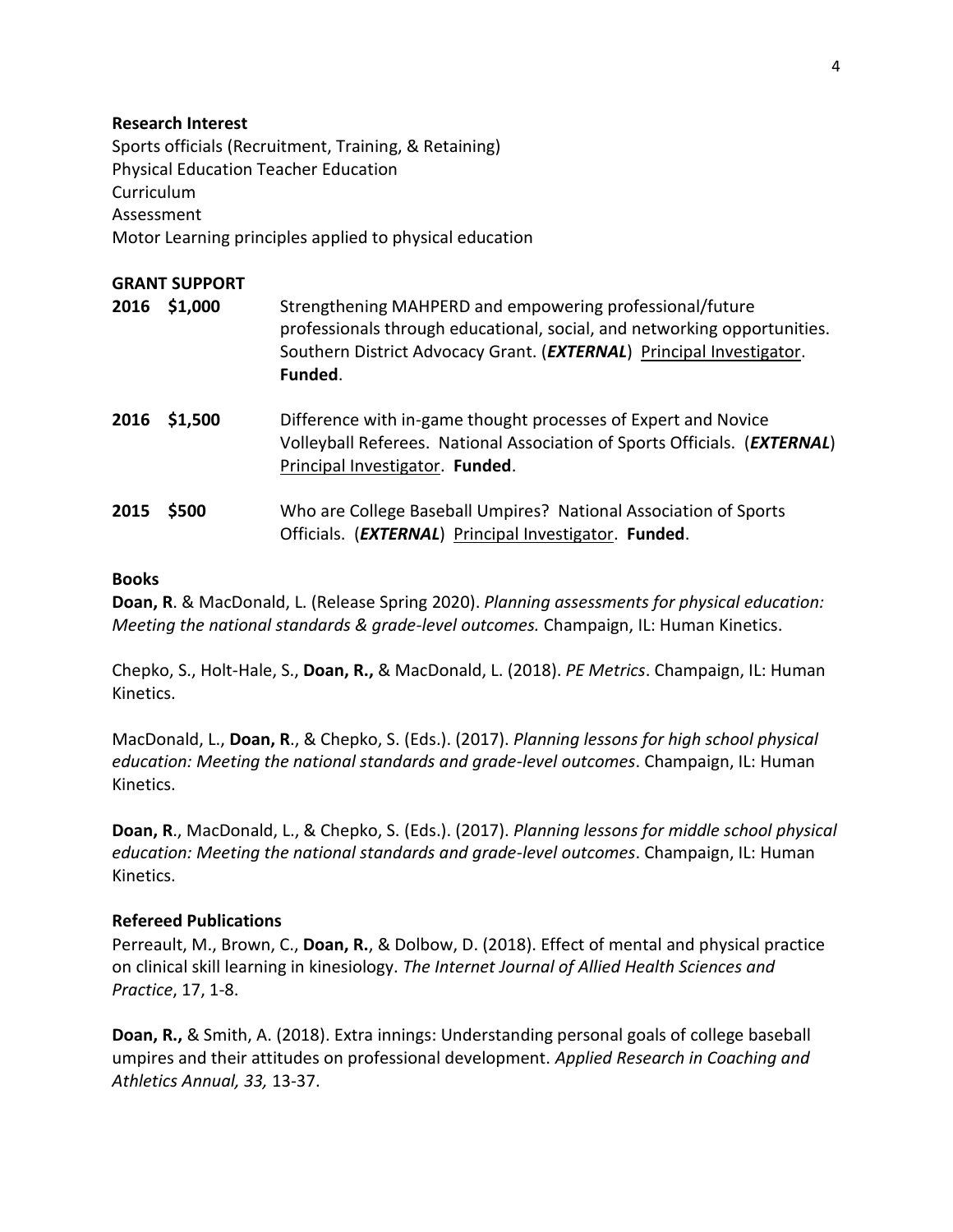**Doan, R.** & Smith, A. (2018). Under the mask: Who are collegiate baseball umpires. *Journal of Sport Behavior*, 41 (3), 270-282.

**Doan, R.** & Hubbard, K. (2017). The advocacy and awareness of African American Down Syndrome children ages 0-5 receiving physical therapy in the deep south of the United States. *MAHPERD Journal, 5 (2),* 28-34.

Monsma, E., Perreault, M., & **Doan, R**. (2017). Focus! Anticipate! Keys to developing concentration skills in open skill sports. *Journal of Physical Education, Recreation, and Dance, 88*, 51-55.

Chepko, S. & **Doan, R.** (2015). Teaching for skill mastery*. Journal of Physical Education, Recreation, and Dance, 86,* 9-13.

Webster, C.A., Buchan, H., Perreault, M., **Doan, R**., Doutis, P., & Weaver, R.G. (2015). An exploratory study of elementary classroom teachers' physical activity promotion from a social learning perspective. *Journal of Teaching in Physical Education, 34 (3),* 474-495.

Webster, C.A., Webster, L., Cribbs, J., Wellborn, B., Lineberger, M., & **Doan, R.** (2014). The relationship between preservice teachers' health-related fitness and movement competency in gymnastics. *The Physical Educator, 71,* 203-217.

Webster, C.A., Caputi, P., Perreault, M., **Doan, R**., Doutis, P., and Weaver, R.G. (2013). Elementary classroom teachers' adoption of physical activity promotion in the context of a statewide policy: An innovation diffusion and socio-ecologic perspective. *Journal of Teaching in Physical Education*, *32*, 419-440.

# **Refereed Publications in Review**

Pasquini, E., Thompson, M., Gould, T., Speed, N., & **Doan, R**. The coach expectancy cycle and the impact of a coaching education intervention in youth soccer. *International Sport Coaching Journal.*

Smith, A., & **Doan, R**. The development of baseball officials through deliberate practice and deliberate play. *Journal of Intercollegiate Sport.*

Smith, A. & **Doan, R.** Introducing the National Standard and Grade-Level Outcomes in college developmental courses. *Journal of Physical Education, Recreation, and Dance.*

Gordon, E. & **Doan, R.** Trickle-down mentoring. *Tertiary Education and Management.*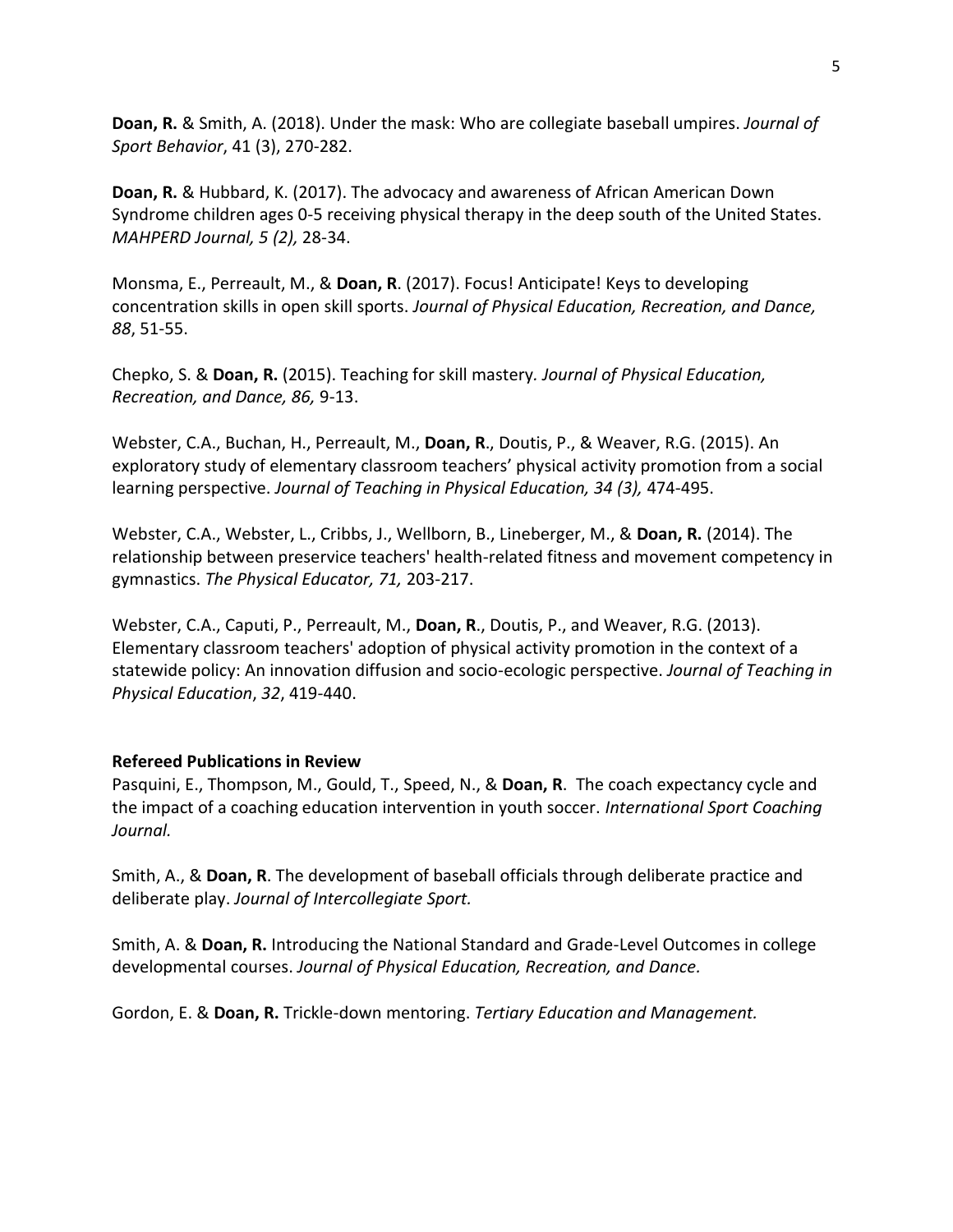### **Refereed Abstracts**

Perreault, M. E., Brown, C., **Doan, R**., Dolbow, D. (2015). The effect of physical and mental practice on clinical skill learning. *Journal of Sport and Exercise Psychology, 37*, S57.

**Doan, R**. & Mitchell, M. (2014, May). Systematic observation for evaluating base umpire performance. *KAHPERD Spring Journal.*

Webster, C. A., Perreault, M., **Doan, R.,** Weaver, G., & Distefano, C. (2012). Elementary classroom teachers' physical activity promotion—Two theoretical perspectives. *Research Quarterly for Exercise and Sport, 83*, A97.

### **Contributed Papers Presented at Professional Meetings (peer reviewed)**

Smith, A., **Doan, R**., Gordon, E., Sink, A., & Morgan, K. (2019, April). Expert vs novice thought process before, during, and after a volleyball match. Poster presented at the annual American Alliance for Health, Physical Education, Recreation, and Dance convention, Tampa, FL.

Smith, A. & **Doan, R.** (2019, April). Determining deliberate practice activities in women's team sports. Poster presented at the annual American Alliance for Health, Physical Education, Recreation, and Dance convention, Tampa, FL.

**Doan, R.** & Smith, A. (2018, March). Men in black: Who are college baseball umpires? Poster Presented at the annual American Alliance for Health, Physical Education, Recreation, and Dance convention, Nashville, TN.

Smith, A. & **Doan, R.** (2018, March). Utilizing internships for comprehensive fitness instruction and development. Poster presented at the annual American Alliance for Health, Physical Education, Recreation, and Dance convention, Nashville, TN.

Hubbard, K., & **Doan, R.** (2016, November). The Advocacy and Awareness of African American Down Syndrome Children ages 0-5 Receiving Physical Therapy in the Deep South of the United States. Poster presented at the annual meeting of the Mississippi Alliance for Health, Physical Education, Recreation, and Dance, Jackson, MS.

Perreault, M.E., **Doan, R**., Quisenberry, S. (2016, June). A Comparison of Attentional Focus Effects on Golf Putt Learning in Adults and Children. Poster presented at the annual conference of the North American Society for the Psychology of Sport and Physical Activity, Montreal, QC, Canada.

Mitchell, M., & **Doan, R.** (2016, February). Responding to Calls for Accountability in Teacher Education: Program Evaluation in Search of Coherence. Presented at South Carolina Educators for the Practical Use of Research, Columbia, SC.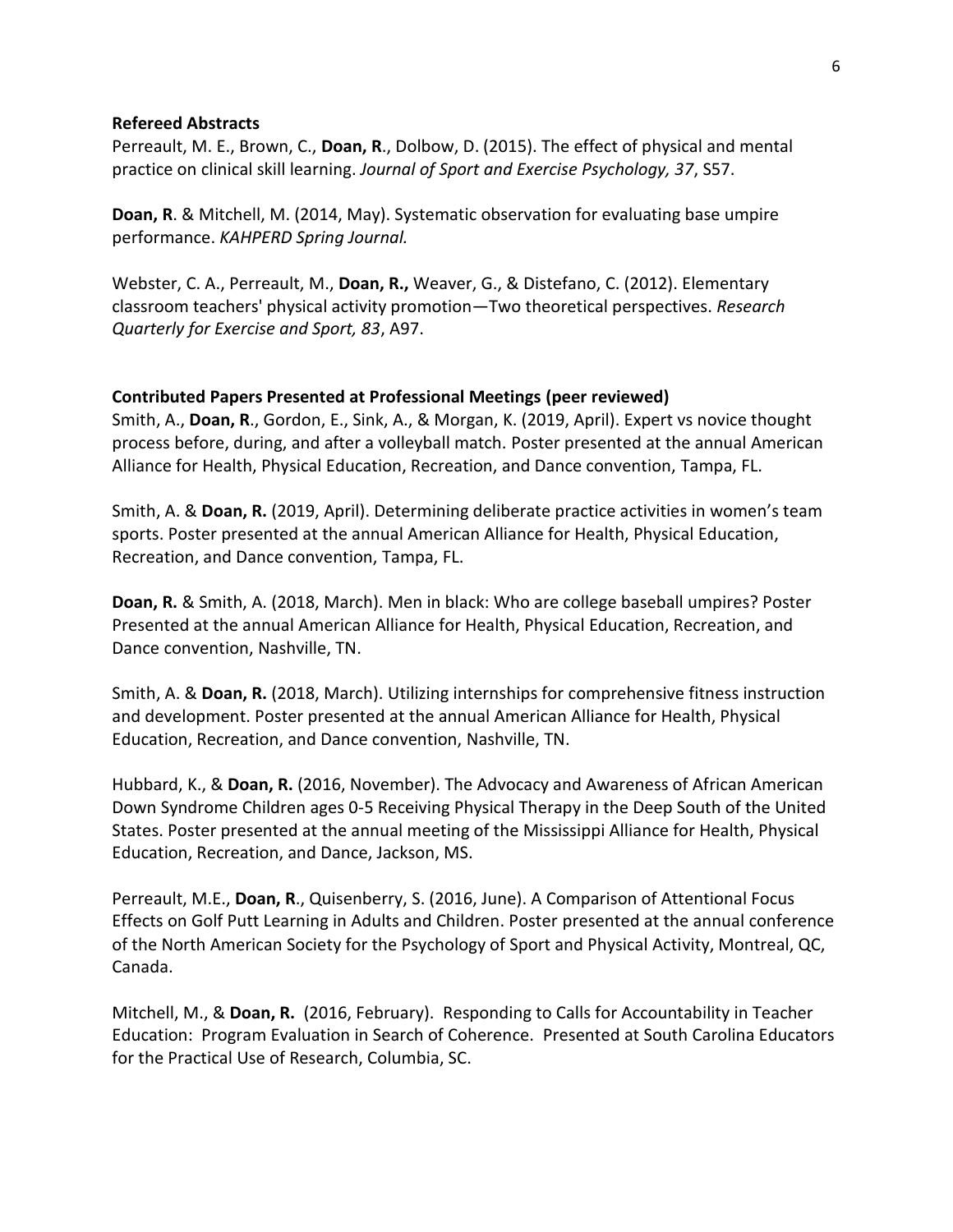Smith, A., **Doan, R.,** Gordon, E., & Sink, A. (2016, February). Pilot study of the thought processes used by expert and novice volleyball officials. Poster presented at Southern District American Alliance for Health, Physical Education, Recreation, and Dance Regional Convention, Williamsburg, VA.

**Doan, R.** & Mitchell, M. (2015, October). PETE program self-study as a model in preparing for 21<sup>st</sup> century schools. Poster presented at the Physical Education Teacher Education conference, Atlanta, GA.

Perreault, M.E., Brown, C., **Doan, R**., Dolbow, D. (2015, June). The effect of physical and mental practice on clinical skill learning. Poster presented at the annual conference of the North American Society for the Psychology of Sport and Physical Activity, Portland, OR.

**Doan, R** & Perreault, M. (2015, February). Pilot study on attentional focus effects on motor learning in children. Poster presented at Southern District American Alliance for Health, Physical Education, Recreation, and Dance Regional Convention, Atlanta, GA.

**Doan, R**. & Mitchell, M. (2014, February). Systematic observation for evaluating umpire performance. Poster presented at Southern District American Alliance for Health, Physical Education, Recreation, and Dance Regional Convention, Lexington, KY.

Wellborn, B., **Doan, R.,** & French, K. (2013, April). Relative age effects in minor league professional baseball. A paper presented at the American Alliance for Health, Physical Education, Recreation, and Dance convention, Charlotte, NC.

Webster, C.A., Perreault, M., **Doan, R**., Weaver, R.G., & Doutis, P. (2012, October). Predicting elementary classroom teachers' physical activity promotion. Poster presented at the Physical Education Teacher Education National Conference, Las Vegas, NV.

Webster, C.A., Distefano, C., Perreault, M., **Doan, R.,** & Doutis, P. (2012, April). RC grant findings: Elementary classroom teachers' physical activity promotion: Two theoretical perspectives. Poster presented at the American Alliance for Health, Physical Education, Recreation, and Dance National Convention, Boston, MA.

# **Contributed Papers Presented at Professional Meetings (non-peer reviewed)**

**Doan, R.** (2019, August). Leadership styles of sports officials. Poster presented at National Association of Sports Officials Summit, Spokane, WA.

**Doan, R.** (2019, August). Research on recruitment & retention of sports officials. Poster presented at National Association of Sports Officials Summit, Spokane, WA.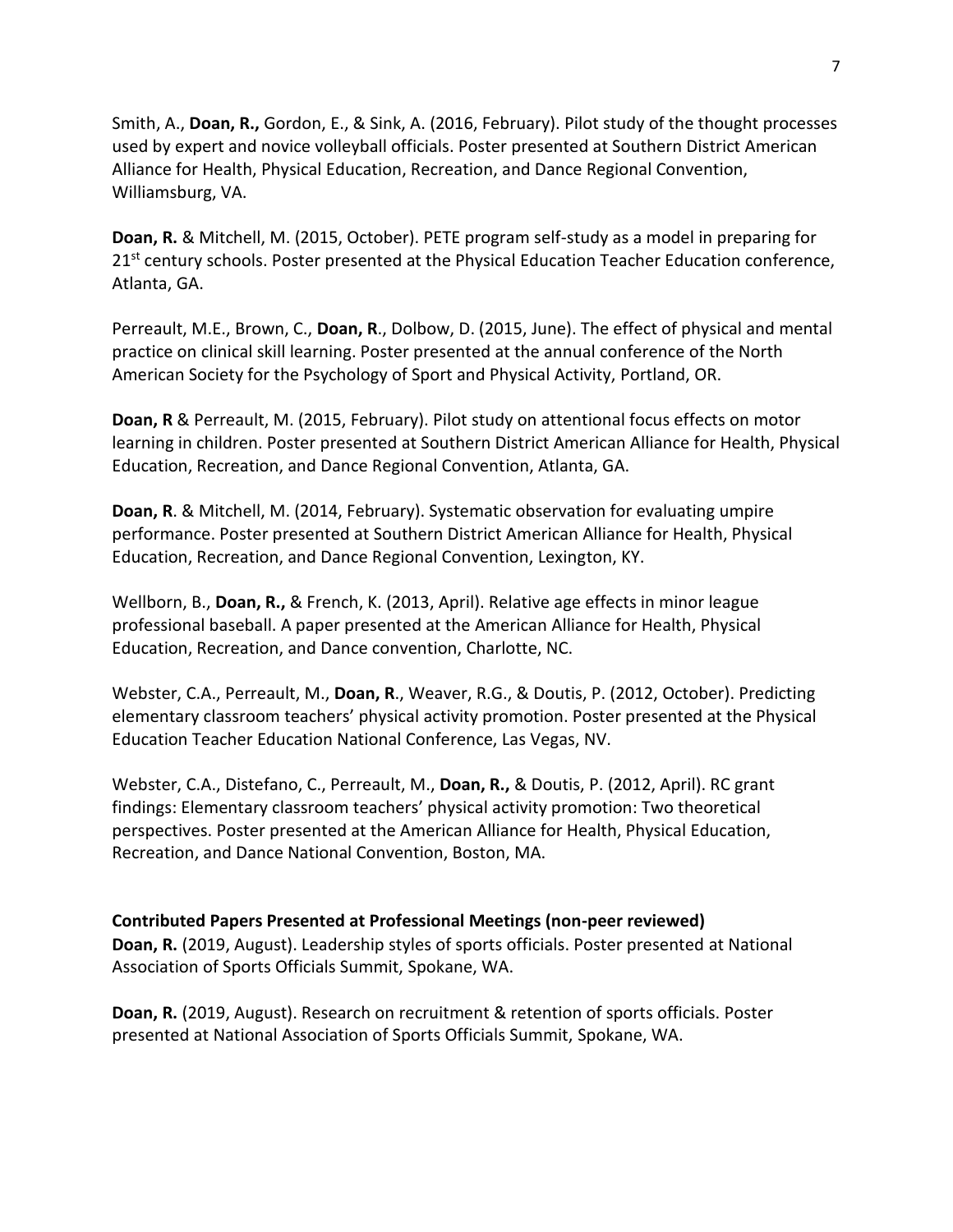**Doan, R**. & Smith, A. (2018, August). How prior experience (coaching, officiating, and playing) effects officiating. Poster presented at National Association of Sports Officials Summit, New Orleans, LA.

**Doan, R**. (2018, August). Mental practice of sports officials. Poster presented at National Association of Sports Officials Summit, New Orleans, LA.

**Doan, R**. & Smith, A. (2017, July). Training of football officials using virtual reality. Poster presented at National Association of Sports Officials Summit, Louisville, KY.

**Doan, R**., Smith, A., Gordon, E., Sink, A., & Connor, K. (2017, July). Thought process of expert & novice officials. Poster presented at National Association of Sports Officials Summit, Louisville, KY.

**Doan, R**. & Smith, A. (2016, July). Who we are as officials? Poster presented at National Association of Sports Officials Summit, San Antonio, TX.

## **Invited presentations**

Bennett, M., **Doan, R.,** Nickleby, J., & Stordahl, T. (2017. July). High school officiating fact and fallacy. Presented at the Sports Officiating Summit, Louisville, KY.

Chepko, S., **Doan, R**., & MacDonald, L. (2015, August). Leverage the national standards for health education and physical education for proficiency-based curriculum, instruction & assessment. Presented at the Vermont Association for Health, Physical Education, Recreation, and Dance workshop, Rutland, VT.

### **Workshops**

Chepko, S., Holt-Hale, S., **Doan, R.,** & MacDonald, L. (2018). Practical Assessment of National Standards and Grade-Level Outcomes with PE Metrics. Presented at the following cities: Nashville, TN, Racine, WI. Davenport, IA, Wilmette Institute, IL, Sioux City, IA, & Tampa, FL.

**Doan, R.** (2017, November). K-12 planning and assessing towards the national standards using grade-level outcomes. Invited to present the preconference workshop at the Mississippi Association for Health, Physical Education, Recreation, and Dance annual conference, Cleveland, MS.

**Doan, R.** (2017). Student assessment and standards based grading. Online training workshop for SHAPE America.

**Doan, R.** & MacDonald, L. (2016). Implementing the secondary national standards and gradelevel outcomes. Presented at the following cities: Minneapolis MN, Atlanta GA, Sioux Falls SD,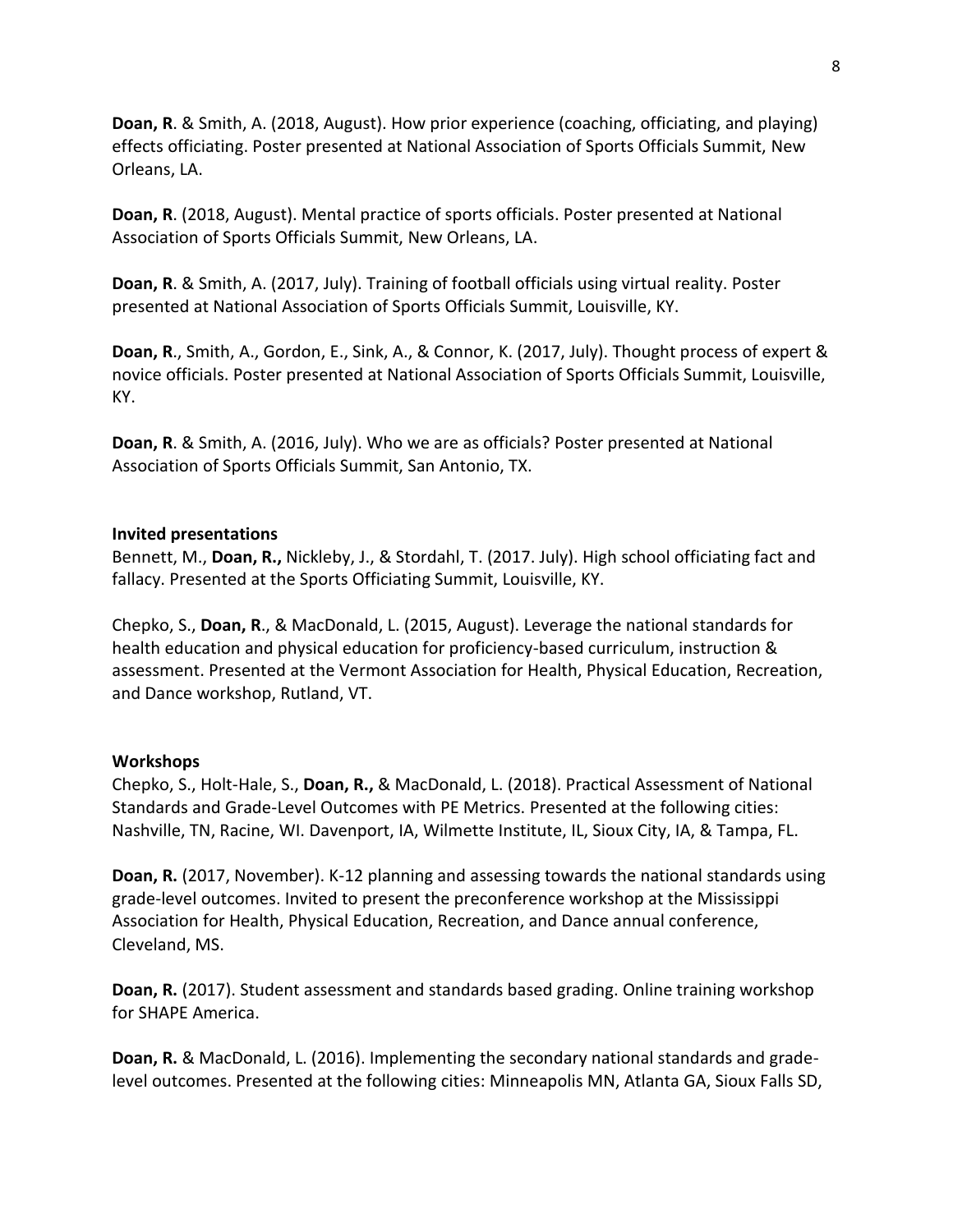Salinas CA, Blue Valley School District, KS, Merrimack NH, Davenport, IA, Kansas City, KS, Racine, WI, St. Francis, MN

# **Presentations (peer reviewed)**

**Doan, R.,** & Smith, A. (2019, August). *Tips for developing a research line*. Presented at the Faculty Kick-Off, Charleston Southern University, North Charleston, SC.

Smith, A., & **Doan, R.** (2019, April). *Tips for teaching functional fitness in large classes.* Presented at the American Alliance for Health, Physical Education, Recreation, and Dance National Convention, Tampa, FL.

O'Neil, K., Krause, J., Richards, A., Wahl-Alexander, Z., **Doan, R.**, & Healy, S. (2018, March). *Surviving and thriving as an early career academic*. Presented at the American Alliance for Health, Physical Education, Recreation, and Dance National Convention, Nashville, TN.

MacDonald, L. & **Doan, R.** (2018, March). *Planning high school lessons using the National Standards & Grade-Level Outcomes.* Presented at the American Alliance for Health, Physical Education, Recreation, and Dance National Convention, Nashville, TN.

Chepko, S., Holt-Hale, S., **Doan, R.**, & MacDonald, L. (2018, March). *Assessing student learning using the National Standards & Grade-Level Outcomes.* Presented at the American Alliance for Health, Physical Education, Recreation, and Dance National Convention, Nashville, TN.

**Doan, R.** (2017, December). *Using deliberate practice to improve volleyball officiating*. Presented at the annual meeting of Professional Association of Volleyball Officials, Kansas City, MO.

**Doan, R.** & Connor, K. (2017, November). *Using all types of assessments in Physical Education K-12.* Presented at the annual meeting of the Mississippi Alliance for Health, Physical Education, Recreation, and Dance, Cleveland, MS.

**Doan, R.** & MacDonald, L. (2017, March). *Planning middle school lessons using the National Standards & Grade-Level Outcomes.* Presented at the American Alliance for Health, Physical Education, Recreation, and Dance National Convention, Boston, MA.

Sankey, N., Russell, R., Kruse, J. & **Doan, R.** (2017, March). *Putting the standards into practice: K-12 ideas, strategies, and suggestions.* Presented at the American Alliance for Health, Physical Education, Recreation, and Dance National Convention, Boston, MA.

**Doan, R.** (2017, January*). Improving K-12 curriculum using SHAPE America's grade-level outcomes.* Presented at Southern District American Alliance for Health, Physical Education, Recreation, and Dance Regional Convention, Baton Rouge, LA.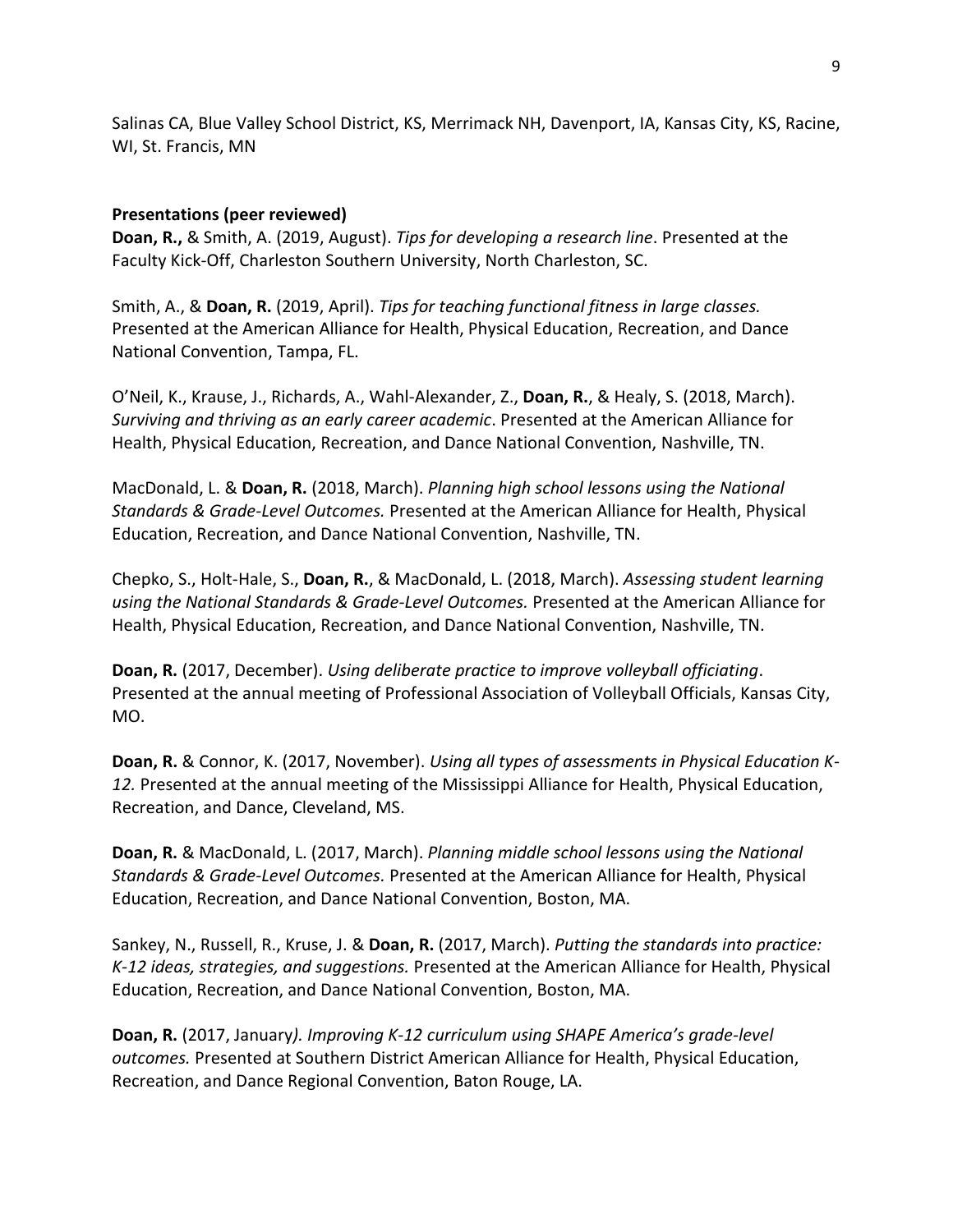**Doan, R.** (2016, November). *Unpacking secondary grade-level outcomes.* Presented at the annual meeting of the Mississippi Alliance for Health, Physical Education, Recreation, and Dance, Jackson, MS.

**Doan, R**. & MacDonald, L. (2016, April). *Standards & outcomes-based lesson planning.* Presented at the American Alliance for Health, Physical Education, Recreation, and Dance National Convention, Minneapolis, MN.

**Doan, R**. (2016, February). *Coherence as a mean to better curriculum in K-12 schools.* Presented at Southern District American Alliance for Health, Physical Education, Recreation, and Dance Regional Convention, Williamsburg, VA.

**Doan, R.** & Fox, J. (2015, November). *Strategies to cover NASPE standards within your physical education lessons.* Presented at the annual meeting of the Mississippi Alliance for Health, Physical Education, Recreation, and Dance, Hattiesburg, MS.

Perreault, M., Thompson, M., & **Doan, R**. (2015, February). *Team-based learning: Engaging students in the higher education classroom.* Presented at the Educators Connect Conference, The University of Southern Mississippi, Hattiesburg, MS.

**Doan, R**. (2014, November). *Everyone is moving when you teach using grids.* Presented at the annual meeting of the Mississippi Alliance for Health, Physical Education, Recreation, and Dance, Jackson, MS.

Chepko, S., **Doan, R**., & Roof, K. (2014, April). *Deliberate practice: Achieving K-12 National grade level outcomes*. Presented at the American Alliance for Health, Physical Education, Recreation, and Dance National Convention, St. Louis, MO.

Russ, L. & **Doan, R.** (2012, November). *I have a Job Now What?* Presented at the annual meeting of the Georgia Alliance for Health, Physical Education, Recreation, and Dance, Savannah, GA.

**Doan, R.** & Russ, L. (2012, November). *Bridging the Gap Between College and Reality*. Presented at the annual meeting of the South Carolina Alliance for Health, Physical Education, Recreation, and Dance, Myrtle Beach, SC.

Wellborn, B. & **Doan, R.** (2012, November). *How to design a more efficient and successful practice for coaches/teachers?* Presented at the annual meeting of the South Carolina Alliance for Health, Physical Education, Recreation, and Dance, Myrtle Beach, SC.

**Doan, R.** (2011, November). *Teaching toward the national standards in physical education using different curriculum models.* Presented at the annual meeting of the South Carolina Alliance for Health, Physical Education, Recreation, and Dance, Myrtle Beach, SC.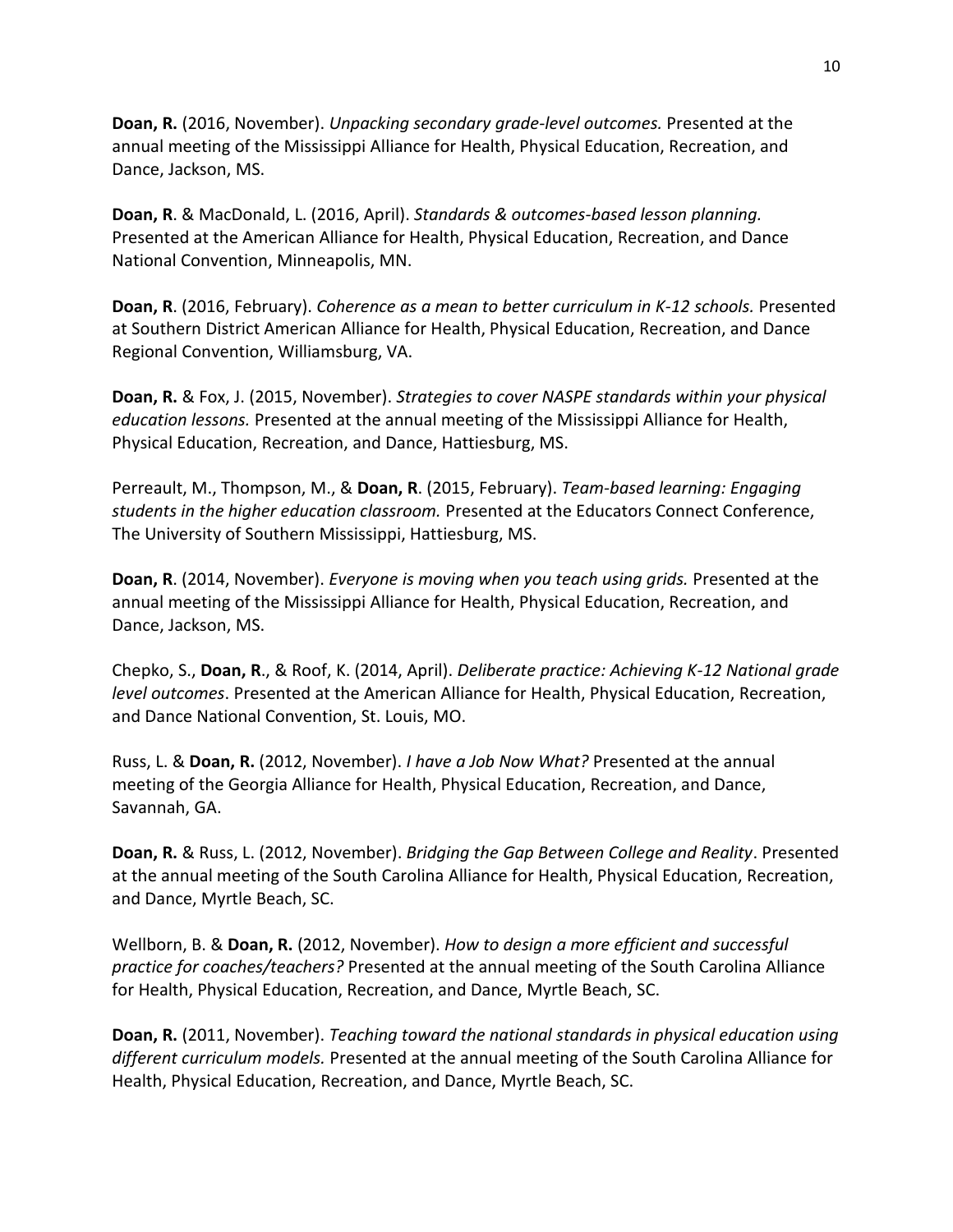**Doan, R**., Perreault, M. E., & Weaver, R. G. (2011, November). *Team building 101: Activities for the secondary student or athlete.* Presented at the annual meeting of the South Carolina Alliance for Health, Physical Education, Recreation, and Dance, Myrtle Beach, SC.

**Doan, R.** (2010, February). *Volleyball Mastery: Motor Learning Concepts.* Presentation at Southern District AAHPERD Convention. Myrtle Beach Convention Center, Myrtle Beach.

Morrow, G., **Doan, R**., & Liebler, K. (2010, February). *Team-building 101*. Presentation at Southern District AAHPERD Convention. Myrtle Beach Convention Center, Myrtle Beach.

Chepko, S., **Doan, R.** (2009, November). *Teaching Volleyball for Mastery*. Presented to participants at the Physical Education In-service for the Olde English Consortium. Rock Hill, SC.

## **Manuscripts in Preparation**

**Doan, R.** & Mitchell, M. *Ensuring program coherence.* [Target Journal: Journal of Physical Education, Recreation, and Dance.]

**Doan, R**. & Mitchell, M. *Case studies of program coherence.* [Target journal: Journal of Teaching in Physical Education.]

**Doan, R.** & Smith, A. *The difference between thought processes before, during, and after a match of expert and novice volleyball officials.* [Target journal: Research Quarterly.]

**Doan, R.**, Smith, A., & Quisenberry, S. *The difference between in-game thought processes of expert and novice youth soccer officials*. [Target journal: Journal of Sports Sciences.]

**Doan, R.** & Smith, A. *The use of virtual reality as a training tool for high school football officials.* [Target journal: Research Quarterly.]

Perreault, M. E., **Doan, R.** D., & Quisenberry, S. *A comparison of attentional focus effects on golf putting performance in children and adults*. [Target journal: Journal of Motor Learning and Development.]

# **Graduate and Undergraduate Supervision**

| Kristen Connor         | School of Kinesiology - Dissertation Committee Member (USM) |
|------------------------|-------------------------------------------------------------|
| Erica Pasquini         | School of Kinesiology - Dissertation Committee Member (USM) |
| Alisha Sink            | School of Kinesiology - Dissertation Committee Member (USM) |
| Arien Faucett          | School of Kinesiology - Dissertation Committee Member (USM) |
| Raymond Jones          | School of Kinesiology - Dissertation Committee Member (USM) |
| <b>Bonnie Belanger</b> | College of Education - Dissertation Committee Member (USC)  |
| Jason Brisini          | College of Education - Dissertation Committee Member (USC)  |
| Shelby Auer            | School of Kinesiology - Honors Thesis Chair (USM)           |
| Kelsey Hubbard         | School of Kinesiology - McNair Scholar Chair (USM)          |